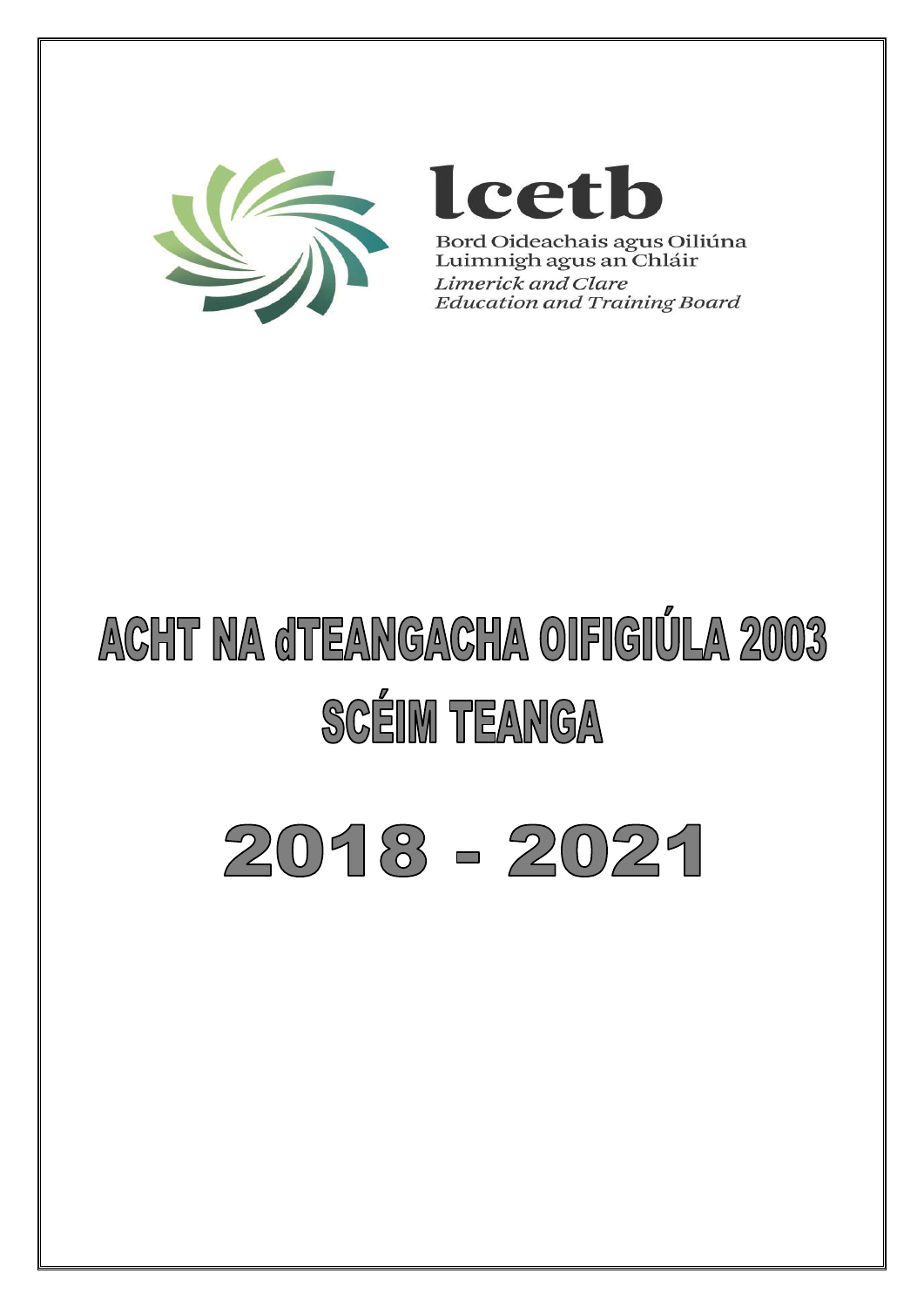# Clár an Ábhair

<span id="page-1-0"></span>

| 1.1                                                                                                        |
|------------------------------------------------------------------------------------------------------------|
|                                                                                                            |
|                                                                                                            |
|                                                                                                            |
| Caibidil 2: Léargas Ginearálta ar Bhord Oideachais agus Oiliúna Luimnigh agus an Chláir 4                  |
|                                                                                                            |
|                                                                                                            |
|                                                                                                            |
|                                                                                                            |
| Caibidil 3: Sonraí faoi na seirbhísí a chuirtear ar fáil faoi láthair i mBéarla amháin nó go dátheangach 7 |
|                                                                                                            |
|                                                                                                            |
| Caibidil 5: Forfheabhsú maidir le Seirbhísí i nGaeilge a chur ar fáil sa Ghaeltacht  12                    |
|                                                                                                            |
|                                                                                                            |
|                                                                                                            |
|                                                                                                            |
|                                                                                                            |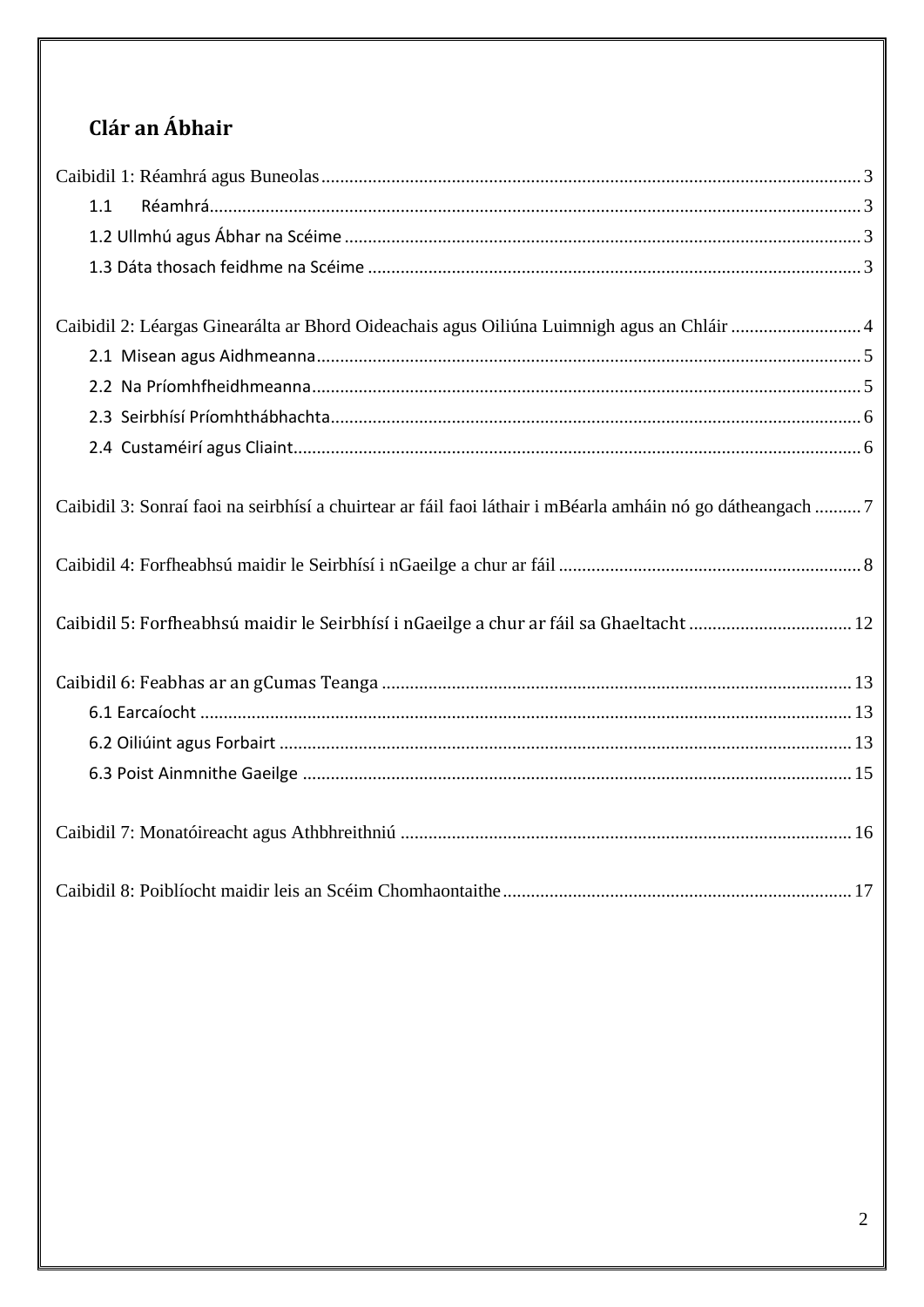## **Caibidil 1: Réamhrá agus Buneolas**

#### <span id="page-2-0"></span>**1.1 Réamhrá**

Foráiltear le hAcht na dTeangacha Oifigiúla 2003 do scéim teanga a ullmhú ag comhlachtaí poiblí ina leagtar amach go sonrach na seirbhísí a chuirfear ar fáil:

- i nGaeilge,
- i mBéarla, agus
- i nGaeilge agus i mBéarla

chomh maith leis na bearta a dhéanfar chun a chinntiú go ndéantar aon seirbhís nach bhfuil á chur ar fáil i nGaeilge ag an gcomhlacht faoi láthair a chur ar fáil i nGaeilge de réir thráthchlár aontaithe.

De réir alt 14(3) an Achta, leanann scéim teanga i bhfeidhm go ceann tréimhse 3 bliana nó go dtí go ndaingníonn an tAire Ealaíon, Oidhreachta agus Gaeltachta malairt scéime, cibé acu sin is deireanaí.

#### <span id="page-2-1"></span>**1.2 Ullmhú agus Ábhar na Scéime**

Le linn an scéim seo a ullmhú, bhí an aird chuí ar na Treoirlínte a d'eisigh an Roinn Cultúir, Oidhreachta agus Gaeltachta. Tugadh, chomh maith leis sin, faoi phróiseas cuimsitheach comhairliúcháin leis na geallsealbhóirí.

Tá de bhunphrionsabal ag **Bord Oideachais agus Oiliúna Luimnigh agus an Chláir, LCETB,** gur cheart seirbhísí Gaeilge a chur ar fáil bunaithe:

- ar leibhéal an éilimh a bheadh ar sheirbhísí faoi leith i nGaeilge,
- ar an tábhacht atá le cur chuige forbheartach maidir le seirbhísí den sórt sin a chur ar fáil, agus
- ar na hacmhainní, lena n-áirítear acmhainní daonna agus airgid, agus ar acmhainn an chomhlachta an cumas teanga is gá a fhorbairt nó a thapú.

Cuireann an scéim seo leis na prionsabail maidir le Seirbhís Ardchaighdeáin don Chustaiméir agus lena bhfuil i gCairt an Chustaiméara. Bhí de rún, le linn an scéim a chur i dtoll a chéile, a chinntiú go ndéanfaí a leagtar de dhualgas ar **LCETB** faoi Acht na dTeangacha Oifigiúla a chomhlíonadh de réir a chéile faoin scéim seo agus faoi na scéimeanna a thiocfaidh ina diaidh.

Admhaítear an dícheall agus an dúthracht a chaith gach duine a raibh páirt acu san obair seo leis an bpróiseas agus tréaslaítear a thoradh leo.

#### <span id="page-2-2"></span>**1.3 Dáta thosach feidhme na Scéime**

Tá an Scéim seo deimhnithe ag an Aire Cultúir, Oidhreachta agus Gaeltachta. Tagann an scéim i bhfeidhm ó 08 Deireadh Fómhair 2018 agus beidh sí i bhfeidhm go ceann 3 bliana nó go dtí go ndeimhnítear malairt scéime, cibé acu sin is deireanaí.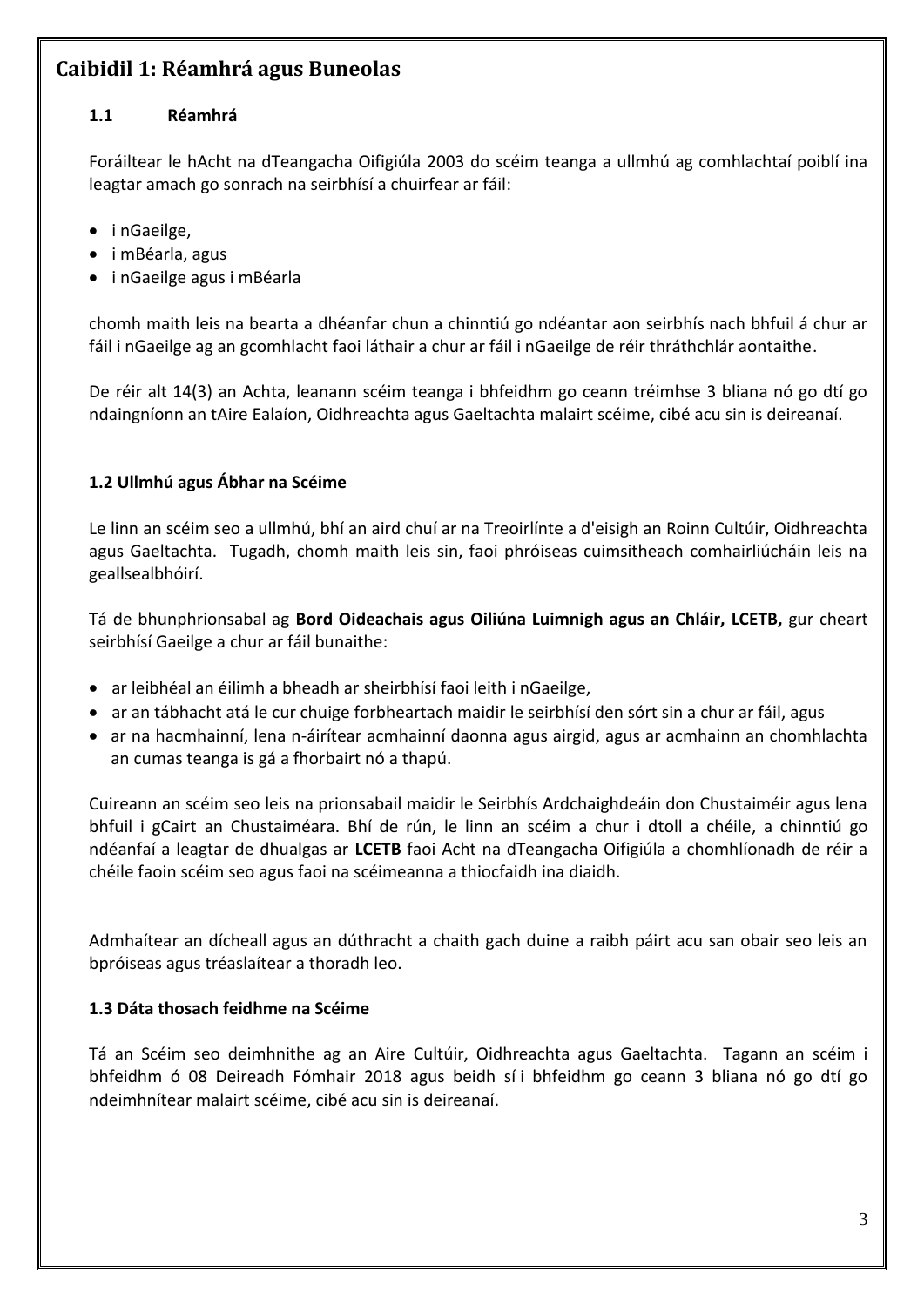### <span id="page-3-0"></span>**Caibidil 2: Léargas Ginearálta ar Bhord Oideachais agus Oiliúna Luimnigh agus an Chláir**

Comhlacht reachtúil atá i mBord Oideachais agus Oiliúna Luimnigh agus an Chláir (LCETB) arna chur ar bun faoin Acht um Boird Oideachais agus Oiliúna, 2013. Rinneadh, de réir fhorálacha an Achta, trí cinn de Choistí Gairmoideachais, Coiste Gairmoideachais an Chláir, Coiste Gairmoideachais Chontae Luimnigh agus Coiste Gairmoideachais Chathair Luimnigh chomhchuimsiú i mBord Oideachais agus Oiliúna Luimnigh agus an Chláir agus tháinig ann don eintiteas corparáide nua ar lá a bhunaithe an 1 Iúil 2013. Rinneadh foráil faoin Acht um Breisoideachas agus Oiliúint 2013, lenar tugadh comhdhlús breise i bhfeidhm maidir le cúrsaí oideachais agus oiliúna sa réigiún, d'Ionaid Oiliúna SOLAS i Luimneach agus i mbaile na Sionainne agus do bheartaíocht oiliúna na n-ionad sin ar fud an réigiúin a thabhairt isteach faoi LCETB ar an 1 Iúil 2014.

Faoi mar a leagtar amach sa reachtaíocht, is iad príomhfheidhmeanna Bhord Oideachais agus Oiliúna Luimnigh agus an Chláir i limistéar feidhme an Chláir, Chathair Luimnigh agus Chontae Luimnigh:

- scoileanna aitheanta, lárionaid oideachais agus saoráidí oiliúna a bhunú agus a chothabháil,
- lárionaid oideachais a bhunú agus a chothabháil,
- saoráidí oideachais nó oiliúna a bhunú, a chothabháil nó a acmhainniú
- oideachas agus oiliúint, lena n-áirítear oideachas agus oiliúint chun críocha fostaíochta, agus seirbhísí atá coimhdeach i ndáil leis an gcéanna a phleanáil, a sholáthar, a chomhordú agus soláthar an chéanna a athbhreithniú,
	- i scoileanna aitheanta nó i lárionaid oideachais arna gcothabháil aige,
	- i saoráidí oideachais nó oiliúna arna gcothabháil nó arna n-acmhainniú aige,
	- i scoileanna coinneála leanaí,
	- $\blacksquare$  i bpríosúin, agus
	- i saoráidí arna gcothabháil ag comhlachtaí seirbhíse poiblí eile.

An Roinn Oideachais agus Scileanna a chuireann cistíocht ar fáil do Bhord Oideachais agus Oiliúna Luimnigh agus an Chláir i ndáil le hoideachas iarbhunscolaíochta agus oideachas eile gaolmhar leis sin a chur ar fáil agus SOLAS a chuireann cistí ar fáil maidir le cúrsaí breisoideachais agus oiliúna.

Tá ocht gcinn déag de scoileanna iarbhunscolaíochta faoi bhainistíocht LCETB go díreach ar fud réigiún Luimnigh agus an Chláir chomh maith le Scoil Ceoil faoi leith agus Coláiste Breisoideachais faoi leith sa chathair a chuireann soláthar seachtrach ar fáil ar fud Chontae Luimnigh. Tá scoileanna eile faoi chomhphátrúnacht i gcomhar le heagraíochtaí eile. Cuirtear seirbhísí taca teagaisc agus oideachais ar fáil freisin, faoi shocruithe comhoibre le hinstitiúidí eile, do 16 lárionad faoi bhainistíocht sheachtrach. LCETB an príomhpháirtnéir maidir le Music Generation Chathair Luimnigh agus le Music Generation an Chláir.

Cuirtear réimse iomlán sheirbhísí foirmeálta oideachais agus threorach an churaclaim náisiúnta agus seirbhísí gaolmhara ar fáil trí na scoileanna iarbhunscolaíochta, an 7 ionad SDOG agus 10 gclár Ógtheagmhála. Déantar soláthar tríd an gcóras leitheadach d'ionaid don bhreisoideachas agus don oideachas aosach ar fud an réigiúin, lena n-áirítear an dá ionad oiliúna faoi leith i Luimneach agus i mbaile na Sionainne agus an coláiste breisoideachais sa chathair, do phrintíseachtaí ceirde chomh maith le réimse leathan de dheiseanna oideachais agus oiliúna, idir chreidiúnaithe agus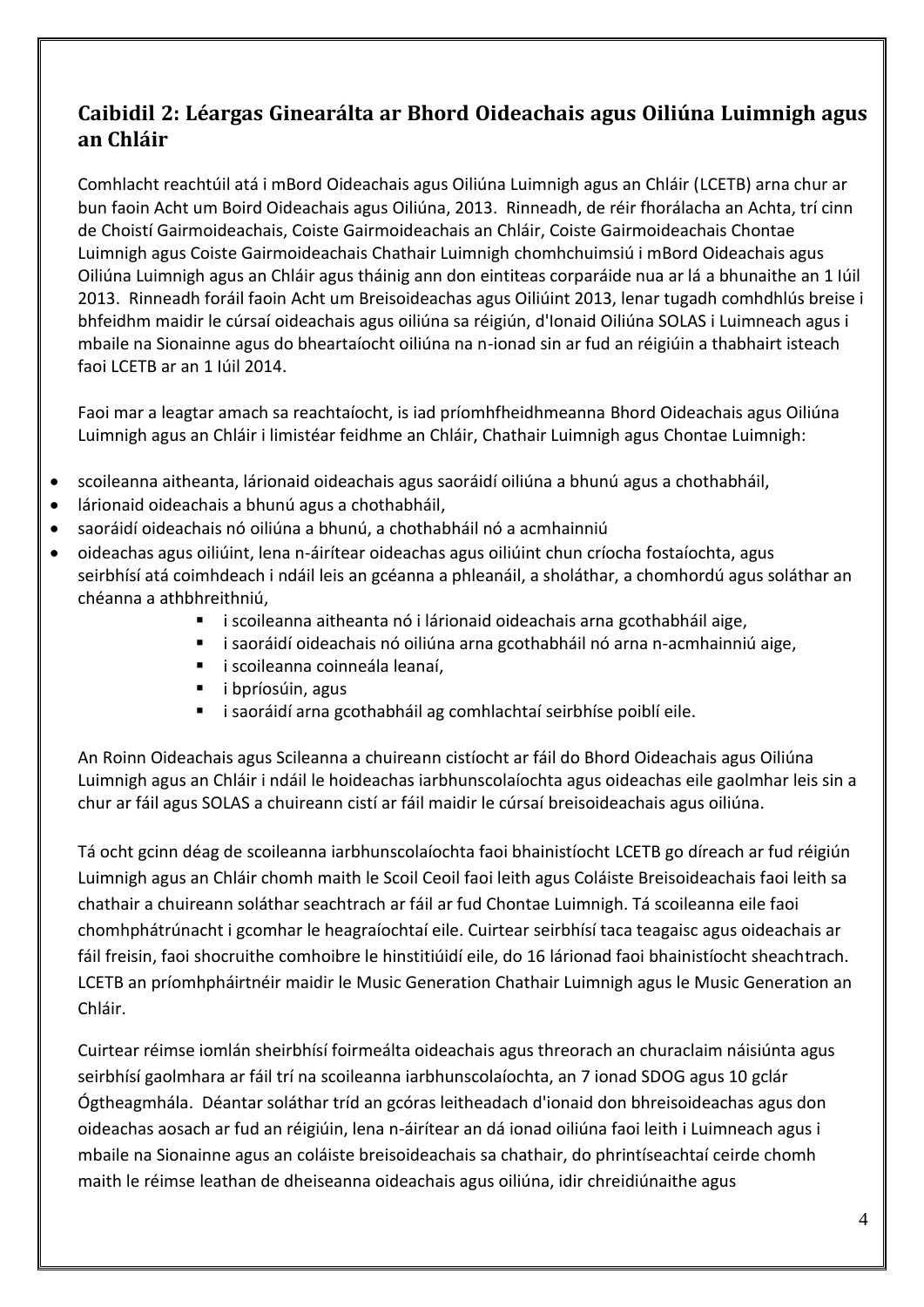neamhchreidiúnaithe, ionas go ndéantar freastal ar réimse iomlán aoisghrúpaí dhaonra an limistéir, lucht fágála na scoile san áireamh chomh maith le foghlaimeoirí caitheamh aimsire agus daoine a bhfuil suim acu san fhéinfhorbairt.

Tá lucht foirne dúthrachtach díograiseach tuairim is 2,500 duine, 85% acu i mbun múinteoireachta, teagaisc nó treorach, a chuireann na seirbhísí ar fáil.

**Tugtar tuairisc imlíneach anseo síos ar aisling agus ar mhisean Bhord Oideachais agus Oiliúna Luimnigh agus an Chláir chomh maith le cuntas achoimre ar ról an Bhoird maidir le seirbhísí oideachais, seirbhísí oiliúna agus seirbhísí gaolmhara a chur ar fáil i limistéar feidhme an Bhoird.**

#### <span id="page-4-0"></span>**2.1 Misean agus Aidhmeanna**

#### **Ráiteas faoin Aisling**

**Tá ról ceannródaíochta le Bord Oideachais agus Oiliúna Luimnigh agus an Chláir maidir le hoideachas agus oiliúint ardchaighdeáin a chur ar fáil i gContae Luimnigh agus i gContae an Chláir. Déanann an t-údarás sin le hathrú a thabhairt i gcrích ar an saol ag na daltaí agus ag na foghlaimeoirí, ar an bpobal agus ar shaibhreas sóisialta agus eacnamaíochta an réigiúin trí fhreastal do riachtanais an dalta/fhoghlaimeora, an phobail agus lucht fiontraíochta.**

#### **Spriocanna Straitéiseacha BOO Luimnigh agus an Chláir**

#### **- Taithí Ardcháilíochta do Mhic Léinn agus d'Fhoghlaimeoirí**

Oideachas, oiliúint agus deiseanna foghlama feadh saoil ar ardchaighdeán a chur ar fáil chun freastal do riachtanais pearsanta, sóisialta, eacnamaíochta agus fostaíochta dhaoine den phobal.

#### **- Tacaíocht Foirne agus Forbairt Eagraíochta**

Timpeallacht oibre atá sábháilte sláintiúil lena mbaineann tacaíocht agus comhoibriú a chur ar fáil don lucht foirne trí na bearta tacaíochta, na polasaithe agus an nós imeachta cuí a chur ar fáil a bhfuil cultúr maidir le forbairt ghairmiúil leanúnach de bhonn treise fúthu.

#### **- Dea-rialachas**

Córas rialachais agus tacaíochta a chur ar fáil lena soirbhítear do na seirbhísí oideachais agus oiliúna ar fad a chur ar fáil go críochnúil éifeachtach.

#### - **Comhpháirtíocht**

Bearta cuí a dhéanamh de réir mar a éilíonn an Roinn Oideachais agus Scileanna, an Roinn Leanaí agus Gnóthaí Óige, ranna eile Rialtais agus gníomhaireachtaí eile d'fhonn comhpháirtíocht éifeachtúil a chothú chun freastal do riachtanais oideachais agus oiliúna sa réigiún de réir mar a thagann athrú ina leith.

#### <span id="page-4-1"></span>**2.2 Na Príomhfheidhmeanna**

Le reacht agus i gcomhréir le treoracha ón Aire Oideachais agus Scileanna arna n-eisiúint ó am go ham, ceanglaítear ar LCETB na feidhmeanna seo a leanas a chomhlíonadh :-

- scoileanna aitheanta, lárionaid oideachais agus saoráidí oideachais nó oiliúna a bhunú agus a chothabháil,
- lárionaid oideachais a bhunú agus a chothabháil,
- saoráidí oideachais nó oiliúna a bhunú, a chothabháil nó a acmhainniú

 oideachas agus oiliúint, lena n-áirítear oideachas agus oiliúint chun críocha fostaíochta, agus seirbhísí atá coimhdeach i ndáil leis an gcéanna a phleanáil, a sholáthar, a chomhordú agus soláthar an chéanna a athbhreithniú,

i scoileanna aitheanta nó i lárionaid oideachais arna gcothabháil aige,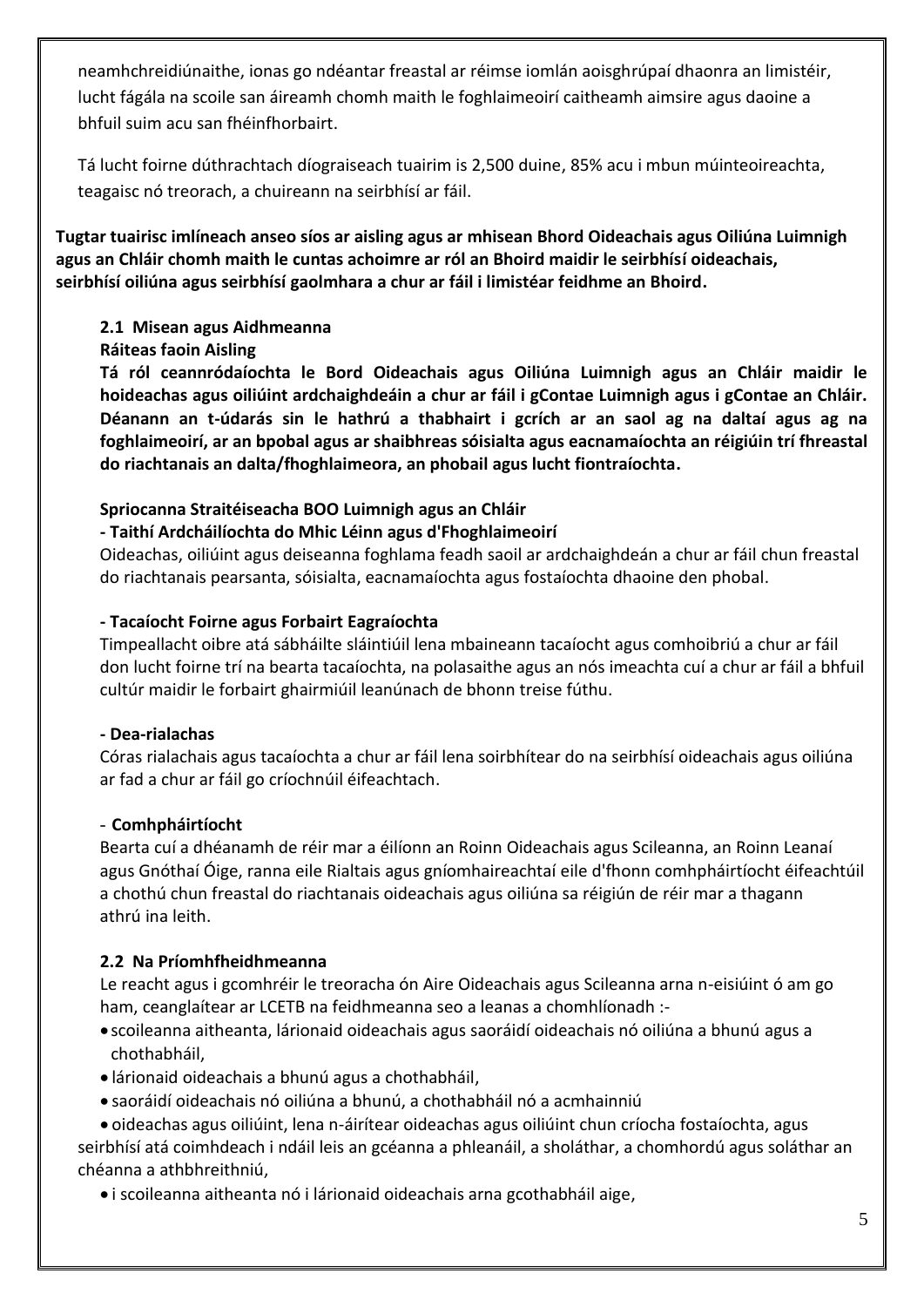- i saoráidí oideachais nó oiliúna arna gcothabháil nó arna n-acmhainniú aige,
- i scoileanna coinneála leanaí,
- i bpríosúin, agus
- i saoráidí arna gcothabháil ag comhlachtaí seirbhíse poiblí eile.

#### <span id="page-5-0"></span>**2.3 Seirbhísí Príomhthábhachta**

Cuireann LCETB seirbhísí mar seo a leanas ar fáil trí chóras na scoileanna, na gcoláistí agus na lárionad oiliúna, ionaid phobail, chomh maith le socruithe comhpháirtíochta le heagraíochtaí eile:-

- Oideachas Iarbhunscolaíochta
- Oideachas Athdheise
- Breisoideachas agus Breisoiliúint
- Oiliúint Príntíseachta
- Oideachas Pobail
- Seirbhísí Eolais maidir le Treoir Gairme do Dhaoine Fásta
- Oideachas Litearthachta do Dhaoine Fásta
- Seirbhísí Tacaíochta maidir le Foghlaim an Duine Fásta
- Riarachán maidir le Scoláireachtaí agus Deontais don Mhac Léinn
- Riarachán maidir le Deontais do Chlubanna Óige

#### <span id="page-5-1"></span>**2.4 Custaméirí agus Cliaint**

Tá siad seo a leanas a fhreastalaíonn scoileanna agus ionaid oideachais nó oiliúna taobh istigh de limistéar feidhme LCETB le háireamh ar chustaiméirí agus ar chliaint reatha agus ionchais an Bhoird:-

- Daltaí Iarbhunscolaíochta
- Daltaí Ógtheagmhála agus SDOG
- Mic Léinn Iar-ardteistiméireachta
- Foghlaimeoirí atá i mbun cúrsa oideachais nó oiliúna maidir le tionsclaíocht nó gairm
- Printísigh
- Foghlaimeoirí ar chúrsaí litearthachta
- Foghlaimeoirí ar chúrsaí atá lonnaithe sa phobal
- Treoir do Dhaoine Fásta
- Clubanna óige
- Mac léinn ag a bhfuil scoláireacht nó deontas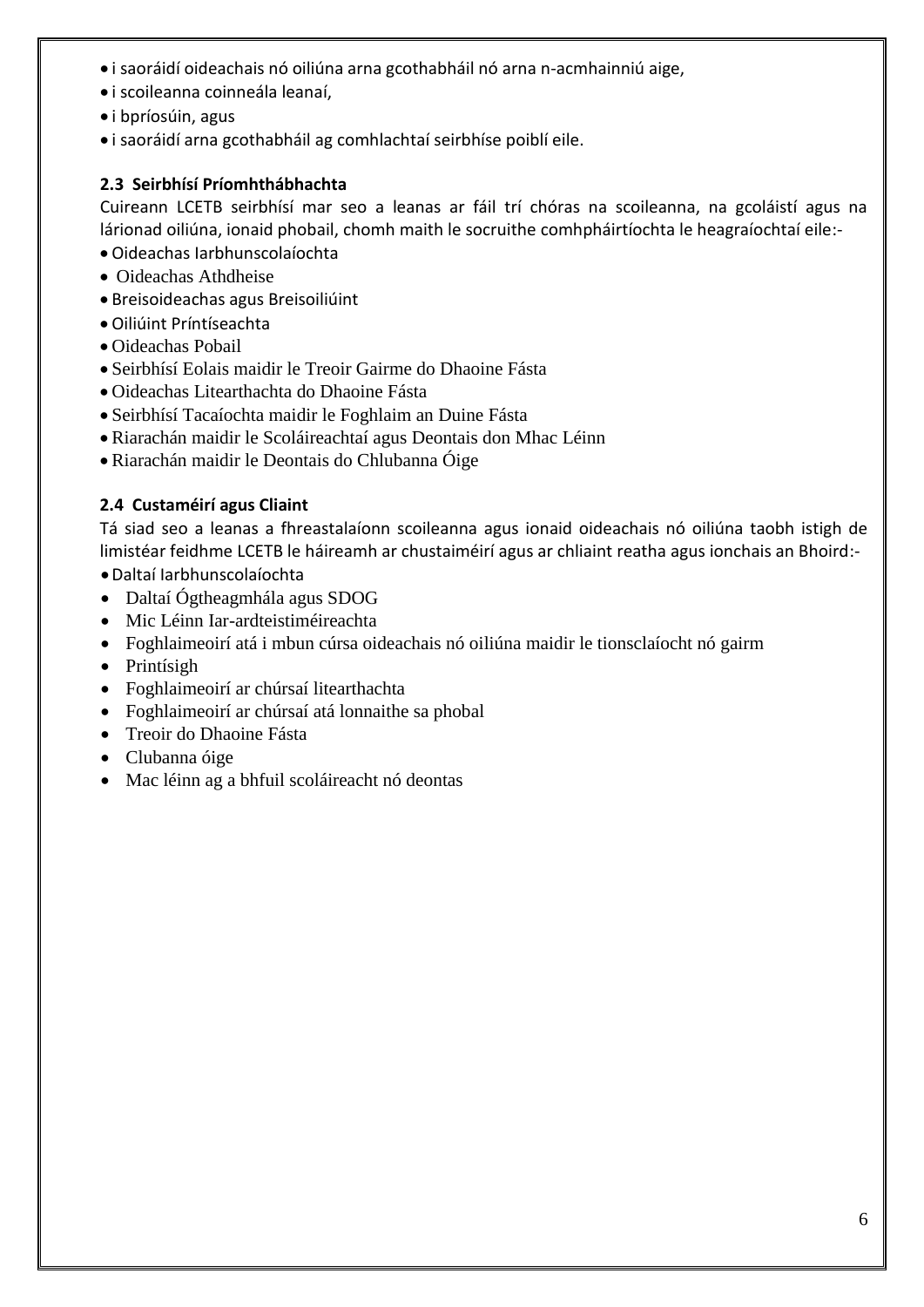## <span id="page-6-0"></span>**Caibidil 3: Sonraí faoi na seirbhísí a chuirtear ar fáil faoi láthair i mBéarla amháin nó go dátheangach**

Sonraí faoi na seirbhísí atá á gcur ar fáil faoi láthair i mBéarla amháin nó i mBéarla agus i nGaeilge; **seirbhísí i gceantair Ghaeltachta san áireamh**.

| Na Seirbhísí Reatha              |                                 |                                              |  |  |
|----------------------------------|---------------------------------|----------------------------------------------|--|--|
| Seirbhísí (Ginearálta)           | Seirbhísí i mBéarla amháin      | Go dátheangach, i mBéarla agus i<br>nGaeilge |  |  |
| <b>Riarachán Scoile</b>          | 17 Scoil Iarbhunscolaíochta     | 1 Gaelcholáiste                              |  |  |
|                                  | 1 Choláiste Breisoideachais     | 2 Aonad                                      |  |  |
|                                  |                                 |                                              |  |  |
| Riarachán ar Chláir Eile         | Ógtheagmháil                    |                                              |  |  |
|                                  | <b>SDOG</b>                     |                                              |  |  |
|                                  | <b>ALSS &amp; Treoir</b>        |                                              |  |  |
|                                  | Ionaid Oiliúna                  |                                              |  |  |
|                                  | <b>Oideachas Aosach &amp;</b>   |                                              |  |  |
|                                  | <b>Oideachas Pobail</b>         |                                              |  |  |
| Riarachán na hArdoifige          | <b>Teach Marshal, Luimneach</b> |                                              |  |  |
|                                  | Oifig na hInse                  |                                              |  |  |
|                                  | Scoláireachtaí & Deontais       |                                              |  |  |
|                                  | do Dhaltaí                      |                                              |  |  |
| Lámhleabhair do Dhaltaí          | 17 Scoil Iarbhunscolaíochta     | 1 Gaelcholáiste & 2 Aonad                    |  |  |
| Fógraíocht/Bolscaireacht         | <b>Bróisiúir Cúrsaí</b>         | I Gaelcholáiste & 2 Aonad                    |  |  |
|                                  |                                 |                                              |  |  |
|                                  |                                 |                                              |  |  |
|                                  |                                 |                                              |  |  |
| Seirbhísí i Limistéir Gaeltachta | Seirbhísí i mBéarla amháin      | Go dátheangach, i mBéarla agus i<br>nGaeilge |  |  |
| Le líonadh isteach de réir       |                                 |                                              |  |  |
| mar is cuí ag gach BOO faoi      |                                 |                                              |  |  |
| leith                            |                                 |                                              |  |  |
| Ní bhaineann le hábhar i         |                                 |                                              |  |  |
| gcás LCETB                       |                                 |                                              |  |  |
|                                  |                                 |                                              |  |  |
|                                  |                                 |                                              |  |  |
|                                  |                                 |                                              |  |  |
|                                  |                                 |                                              |  |  |
|                                  |                                 |                                              |  |  |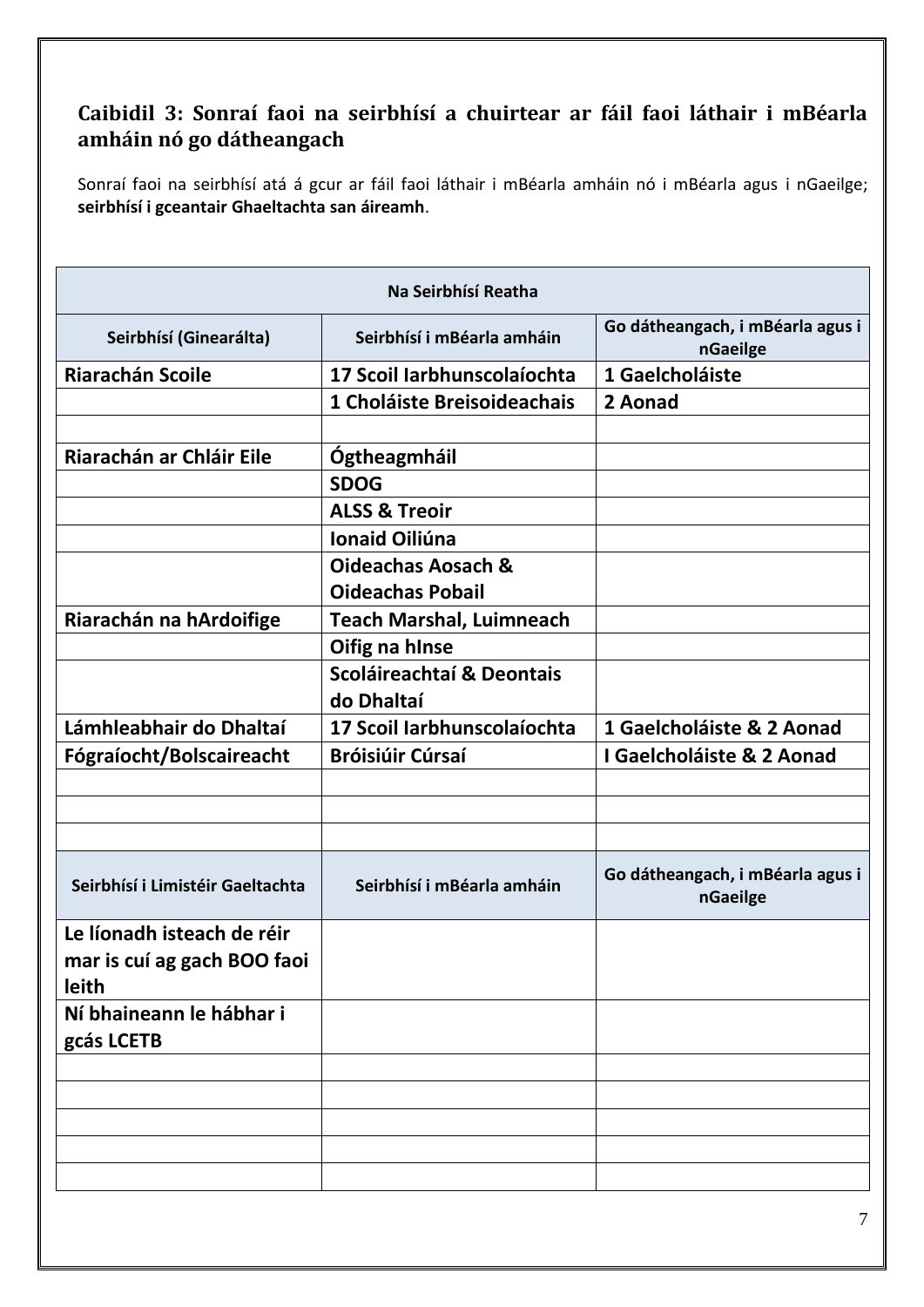## <span id="page-7-0"></span>**Caibidil 4: Forfheabhsú maidir le Seirbhísí i nGaeilge a chur ar fáil**

**Tá na forálacha atá faoi chló glas sa tábla thíos de cheangal éigeantach faoi Acht na dTeangacha Oifigiúla 2003.**

| An Modh Cumarsáide leis an bPobal   |                                                    | <b>Geallúint</b>                                                                                                                                                                                                                                                                                                                                                                                                                                                                                                                                                                                                                                                      |            |
|-------------------------------------|----------------------------------------------------|-----------------------------------------------------------------------------------------------------------------------------------------------------------------------------------------------------------------------------------------------------------------------------------------------------------------------------------------------------------------------------------------------------------------------------------------------------------------------------------------------------------------------------------------------------------------------------------------------------------------------------------------------------------------------|------------|
| Fógraí                              |                                                    | Beidh na fógraí réamhthaifeadta ó bhéal                                                                                                                                                                                                                                                                                                                                                                                                                                                                                                                                                                                                                               | Éigeantach |
| Réamhthaifeadta                     |                                                    | seo a leanas i nGaeilge nó dátheangach:                                                                                                                                                                                                                                                                                                                                                                                                                                                                                                                                                                                                                               |            |
| ó Bhéal                             |                                                    | (a) Fógraí réamhthaifeadta ó bhéal ar an<br>teileafón nuair a bhíonn oifigí an<br>chomhlachta poiblí dúnta;<br>(b) Fógraí réamhthaifeadta ó bhéal a<br>chraoltar ar chóras fógartha poiblí;<br>(c) Fógraí réamhthaifeadta ó bhéal a<br>chruthaítear agus a chraoltar ar chóras<br>teachtaireachtaí ríomhaireachta nó ar<br>chóras freagairt teileafóin ríomhaireachta.<br>Le fógraí 'taifeadta' seachas le fógraí 'beo'<br>a bhaineann an fhoráil seo.<br>Sa chás go mbíonn Ordú Logainmneacha i<br>bhfeidhm, tá ceangailte ar chomhlacht<br>poiblí an leagan Gaeilge den logainm a<br>shonraítear san Ordú sin a úsáid i bhfógraí<br>taifeadta ó bhéal a dhéanann an |            |
|                                     |                                                    | comhlacht nó a dhéantar tar ceann an                                                                                                                                                                                                                                                                                                                                                                                                                                                                                                                                                                                                                                  |            |
|                                     |                                                    | chomhlachta.                                                                                                                                                                                                                                                                                                                                                                                                                                                                                                                                                                                                                                                          |            |
|                                     | Litreacha agus<br>Teachtaireachtaí Río<br>mhphoist | Tabharfar freagra ar chomhfhreagras i<br>scríbhinn sa teanga oifigiúil ina dtagann an<br>comhfhreagras isteach.                                                                                                                                                                                                                                                                                                                                                                                                                                                                                                                                                       | Éigeantach |
| Comhfhreagras i<br><b>Scríbhinn</b> | Stáiseanóireacht                                   | Cuirtear ceannteidil ar stáiseanóireacht,<br>lena n-áirítear bileog nótaí, duillín dea-<br>mhéine, bileog cumhdaigh facs, clúdach<br>comhaid nó fillteáin eile, lipéad agus<br>clúdach litreach ar fáil i nGaeilge nó go<br>dátheangach.                                                                                                                                                                                                                                                                                                                                                                                                                              | Éigeantach |
| Comharthaí                          | Comharthaí                                         | Ní foláir gach comhartha a chuireann Bord<br>Oideachais agus Oiliúna Luimnigh agus an<br>Chláir in airde nó a chuirtear in airde thar                                                                                                                                                                                                                                                                                                                                                                                                                                                                                                                                 | Éigeantach |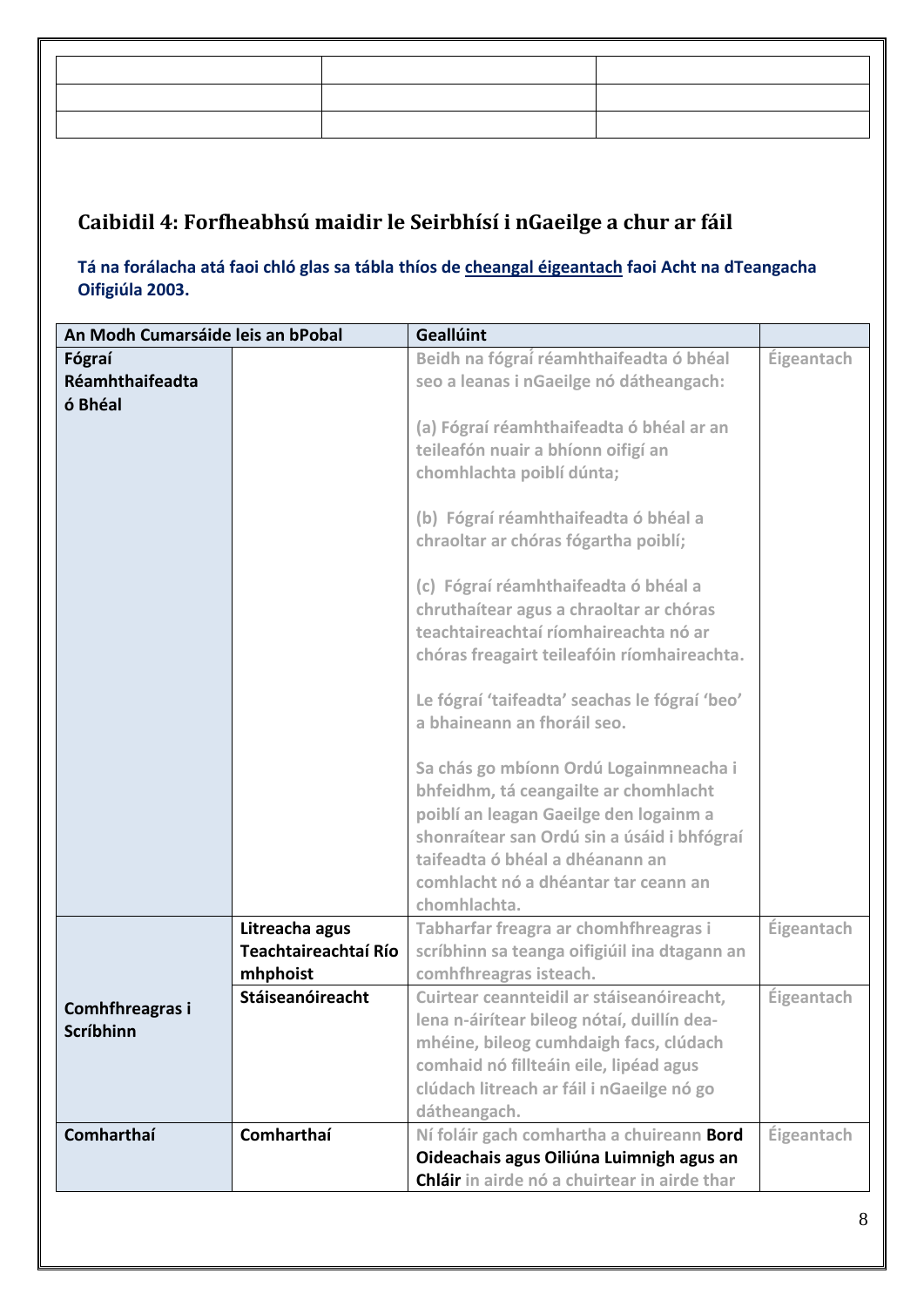|                      |                      | ceann an Bhoird a bheith i nGaeilge nó        |                   |
|----------------------|----------------------|-----------------------------------------------|-------------------|
|                      |                      | dátheangach, i gcomhréir leis na rialacháin   |                   |
|                      |                      | (I.R. Uimh.391/2008).                         |                   |
|                      | Foilseacháin         | Foilseofar cáipéisí ina leagtar amach tograí  | <b>Éigeantach</b> |
|                      |                      | maidir leis an bpolasaí poiblí, cuntais       |                   |
|                      |                      | iniúchta nó ráitis airgeadais, tuarascálacha  |                   |
|                      |                      | bliantúla agus ráitis straitéise i nGaeilge   |                   |
|                      |                      | agus i mBéarla ag an aon tráth amháin.        |                   |
|                      | Ciorcláin/Cora Poist | Sa chás go ndéanann comhlacht poiblí          | Éigeantach        |
| Foilseacháin         |                      | cumarsáid leis an bpobal nó le haicme den     |                   |
|                      |                      | phobal, i scríbhinn nó trí theachtaireacht    |                   |
|                      |                      | ríomhphoist, chun faisnéis a thabhairt don    |                   |
|                      |                      | phobal nó don aicme den phobal,               |                   |
|                      |                      | cinnteoidh an comhlacht gur i nGaeilge, nó    |                   |
|                      |                      | i mBéarla agus i nGaeilge, a bhíonn           |                   |
|                      |                      | comhfhreagras den sórt sin.                   |                   |
|                      | Logainmneacha        | Bainfidh an comhlacht poiblí úsáid as an      | Éigeantach        |
| <b>An Ghaeltacht</b> | Gaeltachta           | leagan oifigiúil de logainmneacha i limistéir |                   |
|                      |                      | Ghaeltachta.                                  |                   |

Déantar tagairt don lámhleabhar atá ag gabháil leis seo maidir le liosta de bhearta a mholtar i ndáil le gach neál seirbhíse.

| An Modh Cumarsáide leis an bPobal |                                                | Geallúint                                                                                                                                                                                             | <b>Tráthchlár</b><br>Faoi<br>dheireadh<br>Bl. 1/ Bl. 2 /<br><b>Bl. 3</b> |
|-----------------------------------|------------------------------------------------|-------------------------------------------------------------------------------------------------------------------------------------------------------------------------------------------------------|--------------------------------------------------------------------------|
|                                   | <b>Fáiltiú</b>                                 | Cuirfear fáilte roimh an gcustaiméir i<br>nGaeilge ar dtús agus i mBéarla ina<br>dhiaidh sin.<br>Beidh seirbhís i nGaeilge ar fáil ó na ranna<br>seo a leanas: Airgeadas, AD &<br>Gnóthaí Corparáide. | Bliain 1                                                                 |
|                                   | Seirbhís<br>Phearsanta/Cúnta<br>ir             | Beidh liosta nuashonraithe de na baill<br>foirne reatha bhfuil ar a gcumas seirbhís a<br>chur ar fáil i nGaeilge ar fáil.                                                                             | Bliain 1                                                                 |
| <b>Cumarsáid ó Bhéal</b>          | Lasc-chlár                                     | Luafaidh lucht foirne an mhalartáin ainm<br>an bhoird i nGaeilge agus i mBéarla.                                                                                                                      | <b>Bliain 1</b>                                                          |
|                                   | Cumarsáid ar an<br>Teileafón leis an<br>bpobal | Cuirfidh baill foirne dhátheangacha in iúl<br>don chustaiméir go bhfuiltear sásta gnó a<br>dhéanamh trí Ghaeilge má thograítear sin.                                                                  | <b>Bliain 1</b>                                                          |
|                                   | Fógraí Taifeadta ó<br><b>Bhéal</b>             | Beidh an teachtaireacht phearsanta<br>réamhthaifeadta ag baill na foirne i<br>bhfoirm dhátheangach.                                                                                                   | <b>Bliain 1</b>                                                          |
|                                   | Fógraí Beo                                     | Beidh 10 % de na fógraí beo in oifigí Bhord<br>Oideachais agus Oiliúna Luimnigh agus an<br>Chláir i bhfoirm dhátheangach.                                                                             | <b>Bliain 1</b>                                                          |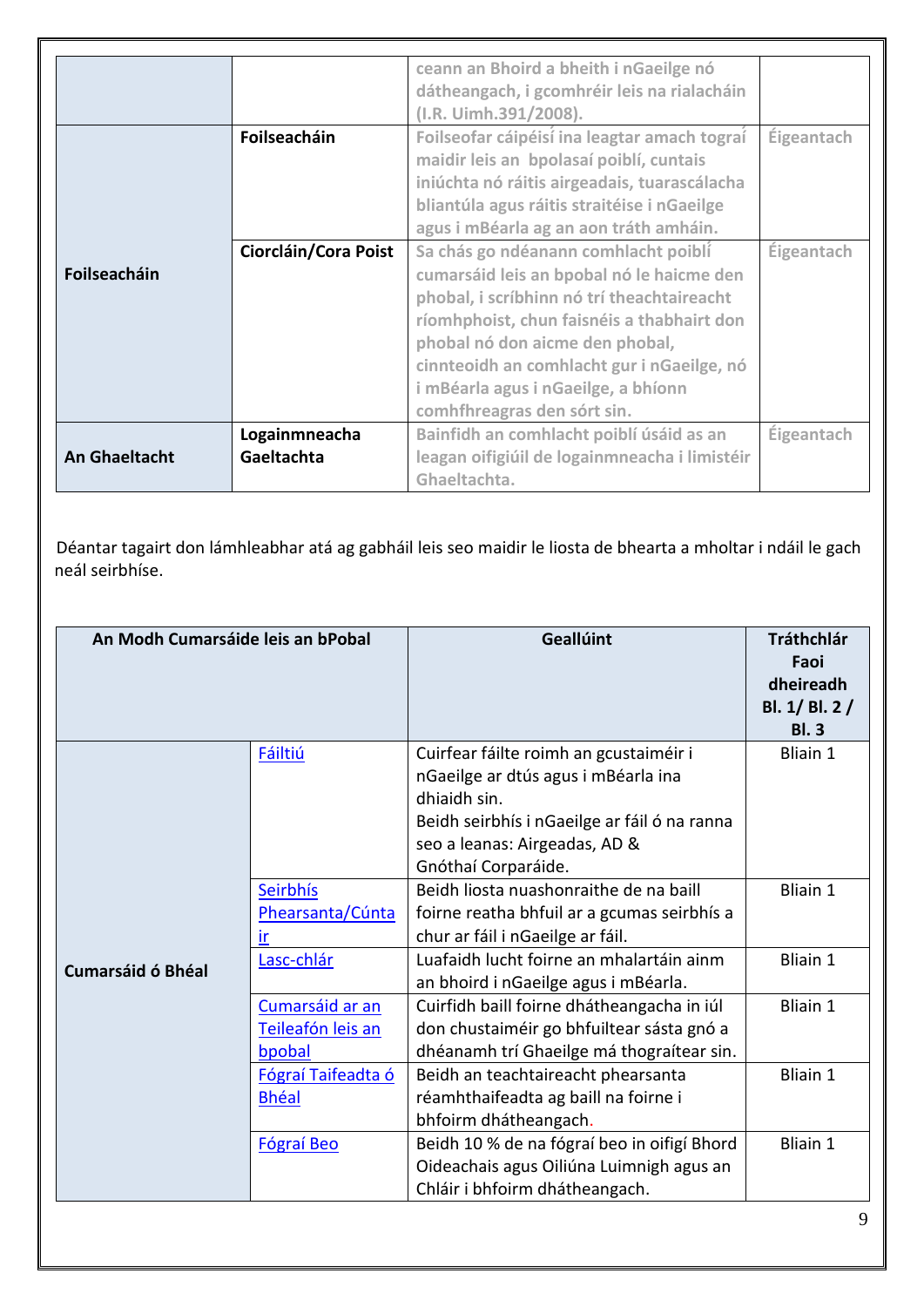|                                    | Eile                            | De réir mar a bhíonn deireadh ag teacht le<br>srianta maidir le lucht riaracháin a earcú,<br>luafar ar na fógraí earcaíochta go mbeadh<br>cumas Gaeilge inmhianta ionas go<br>gcuirtear le hacmhainn na heagraíochta<br>leathnú le húsáid na Gaeilge maidir le<br>tuairiscí agus faisnéis a fhoilsiú agus a<br>scaipeadh. | <b>Bliain 1</b>                   |
|------------------------------------|---------------------------------|---------------------------------------------------------------------------------------------------------------------------------------------------------------------------------------------------------------------------------------------------------------------------------------------------------------------------|-----------------------------------|
| <b>Bileoga</b><br>Eolais/Bróisiúir |                                 | Beidh leagan Gaeilge nó leagan<br>dátheangach de na bileoga eolais agus de<br>na bróisiúir is coitianta a úsáidtear ar fáil<br>(Foilseofar bróisiúr faoi leith i nGaeilge<br>agus i mBéarla maidir le cúrsaí PLC agus<br>FET)                                                                                             | Ó thosach<br>feidhme na<br>Scéime |
|                                    | Foirmeacha<br><b>larratais</b>  | Beidh leagan Gaeilge nó leagan<br>dátheangach de na foirmeacha iarratais is<br>coitianta a úsáidtear ar fáil. Faoi<br>dheireadh bhliain 2                                                                                                                                                                                 | <b>Bliain 2</b>                   |
|                                    | Eile                            | Beidh gach foirm iarratais nua ar fáil i<br>nGaeilge nó go dátheangach. Ó dháta a<br>bhfoilsithe.                                                                                                                                                                                                                         | Ó thosach<br>feidhme na<br>Scéime |
|                                    | Preaseisiúintí                  | Déanfar gach preaseisiúint a fhoilsiú i<br>bhfoirm dhátheangach. Beidh d'aidhm an<br>t-ábhar a chur amach go comhuaineach.                                                                                                                                                                                                | Ó thosach<br>feidhme na<br>Scéime |
| Na Meáin<br><b>Chumarsáide</b>     | Urlabhraithe<br>Meán Cumarsáide | Beidh urlabhraí(-aithe) le Gaeilge ar fáil ar<br>dtús chun dul faoi agallamh le lucht na<br>meán cumarsáide Gaeilge ach socrú a<br>dhéanamh roimh ré go dtí go mbíonn<br>dóthain cumais sa Ghaeilge ag ball foirne<br>nó baill foirne chun déileáil le lucht na<br>meán cumarsáide iad féin.<br><b>Bliain 2</b>           | <b>Bliain 2</b>                   |
|                                    | <b>Aithisc</b>                  | Cuirfear 10% den ábhar i nGaeilge in<br>aitheasc a thugtar i mBéarla. Áirítear ar<br>ábhar den sórt sin ar a laghad beannacht i<br>nGaeilge i dtús agus i ndeireadh an aithisc,<br>agus tagairt thall agus abhus i nGaeilge do<br>phríomhábhar an aithisc agus/nó don<br>ócáid atá ar siúl.                               | Bliain 1                          |
|                                    | Eile                            |                                                                                                                                                                                                                                                                                                                           |                                   |
| Teicneolaíocht an<br><b>Eolais</b> | Ríomhphost                      | Beidh ábhar caighdeánach i<br>dteachtaireachtaí ríomhphoist, mar<br>shampla séanadh, i bhfoirm<br>dhátheangach.                                                                                                                                                                                                           | <b>Bliain 2</b>                   |
|                                    | Láithreáin<br>Gréasáin          | Déanfar an t-ábhar seasta ar an láithreán<br>gréasáin agus aon láithreán gréasáin<br>tánaisteach de chuid an bhoird a chur ar<br>fáil go dátheangach.                                                                                                                                                                     | Ó thráth a<br>gcur ar siúl        |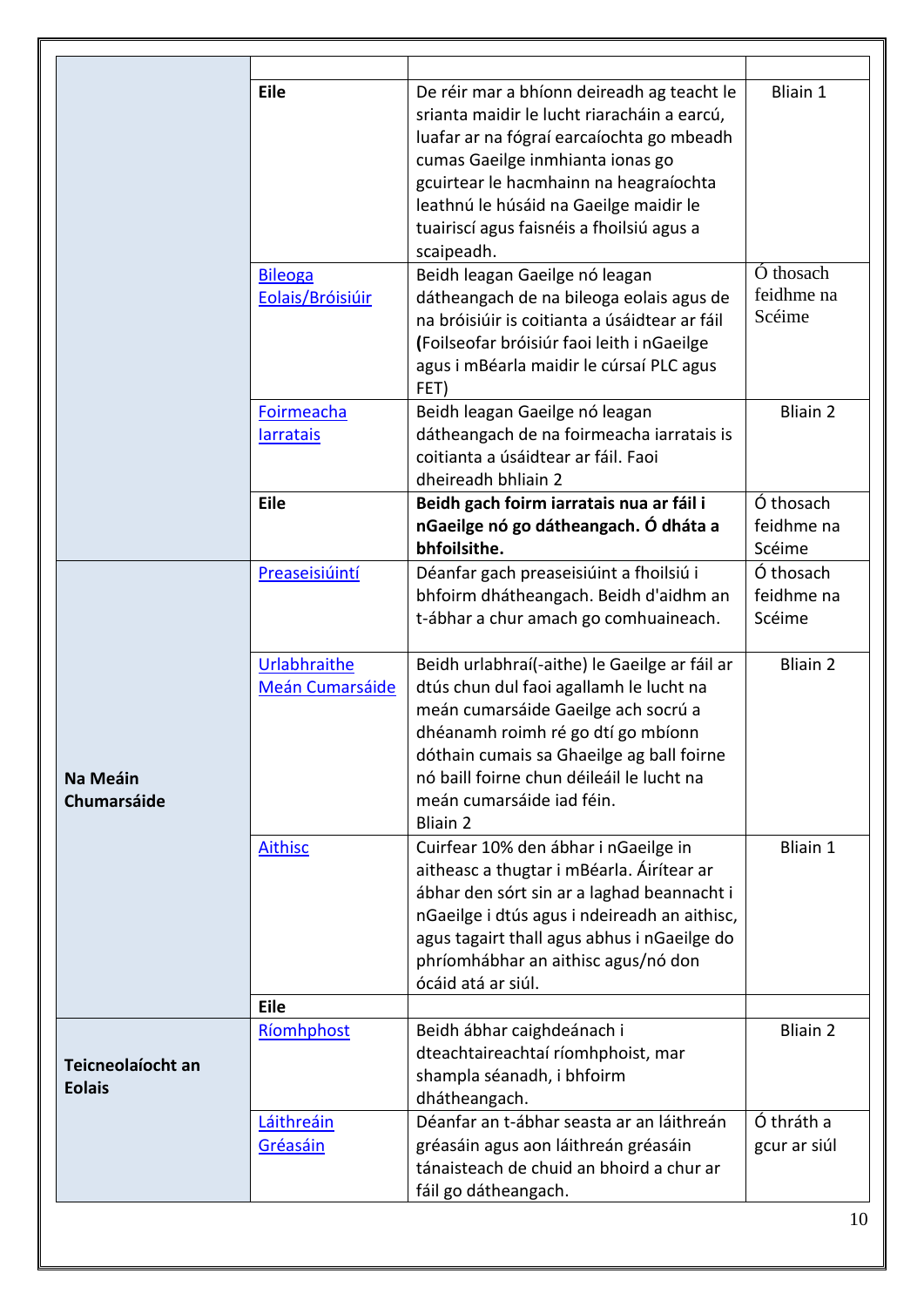|                      | Córais              | Beidh gach córas nua ríomhaireachta a      | Ó thráth a   |
|----------------------|---------------------|--------------------------------------------|--------------|
|                      | Ríomhaireachta      | chuirtear isteach sa chaoi is gur féidir a | gcur ar siúl |
|                      |                     | oibriú i nGaeilge.                         |              |
|                      | Seirbhísí Idirghnío | Déanfar gach seirbhís nua ar líne agus     | Ó thráth a   |
|                      | omhaíochta          | idirghníomhaíochta a chur ar fáil go       | gcur ar siúl |
|                      |                     | dátheangach.                               |              |
|                      | Eile                | Beidh ráiteas dátheangach ar               | Ó thosach    |
|                      |                     | bhunleathanach láithreán gréasáin an       | feidhme na   |
|                      |                     | Bhoird ina mbeidh fáilte á chur ag         | Scéime.      |
|                      |                     | Príomhfheidhmeannach an Bhoird agus        |              |
|                      |                     | dearbhú ar dhúthracht an Bhoird maidir     |              |
|                      |                     | lena ngealltar sa scéim teanga aontaithe a |              |
|                      |                     | chur i gcrích.                             |              |
|                      |                     | Sa chás go socraíonn an Bord ar mhana      |              |
|                      |                     | san am atá le theacht, beidh an mana sin   |              |
|                      |                     | dátheangach.                               |              |
|                      |                     |                                            |              |
|                      | Cruinnithe          | Ní bhaineann le háireamh                   |              |
| <b>An Ghaeltacht</b> |                     |                                            |              |
|                      | <b>Eile</b>         |                                            |              |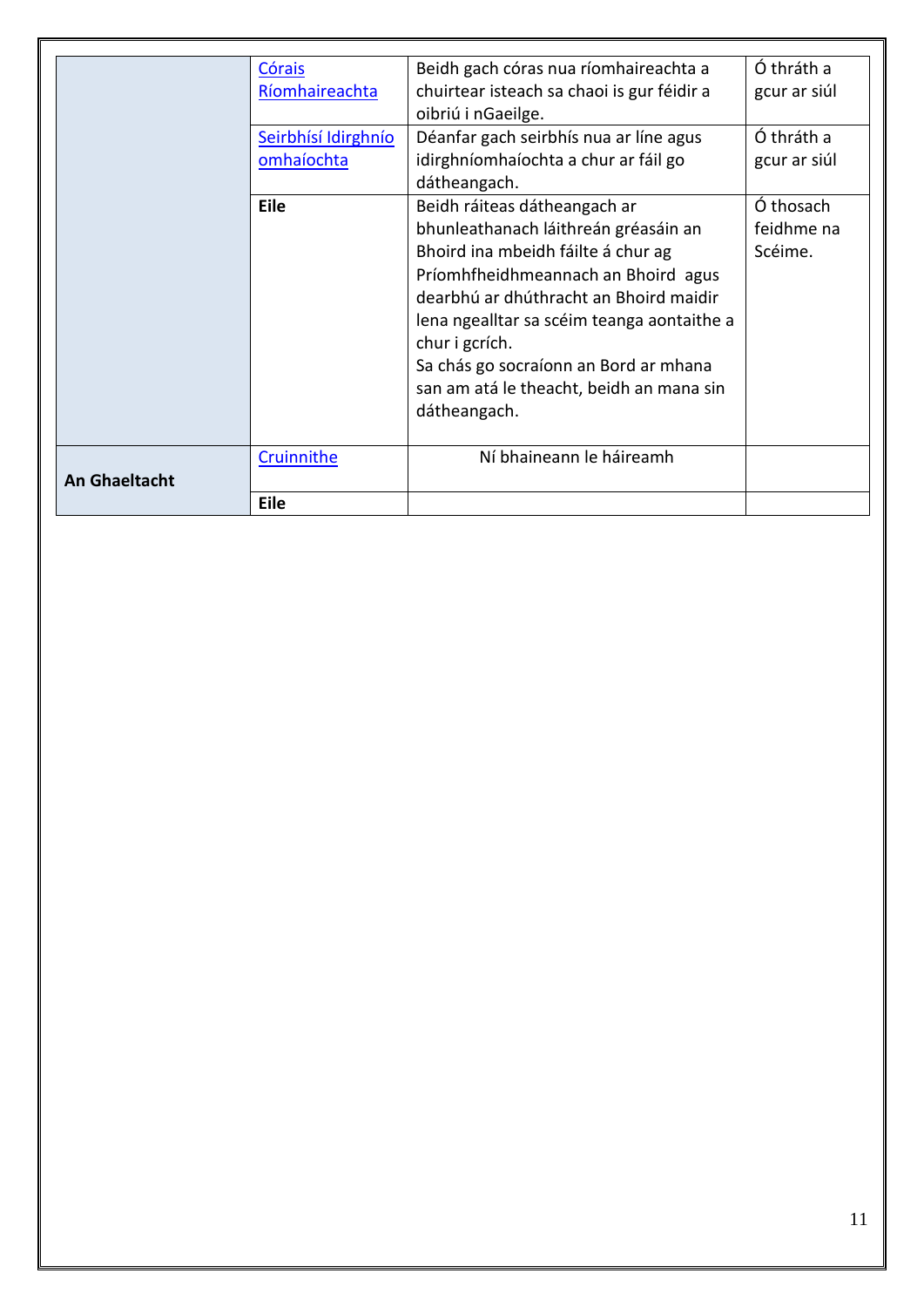## <span id="page-11-0"></span>**Caibidil 5: Forfheabhsú maidir le Seirbhísí i nGaeilge a chur ar fáil sa Ghaeltacht**

Feabhas maidir le seirbhísí i nGaeilge a bheith ar fáil sa Ghaeltacht agus cinntiú gurb í an Ghaeilge teanga na hoibre in oifigí atá i gceantair Ghaeltachta faoi dháta faoi leith.

| Cur síos ar na<br>seirbhísí sa<br>Ghaeltacht                | Geallúintí                                            | Tráthchlár<br><b>Faoi dheireadh</b><br>Bl. 1/ Bl. 2 / Bl.<br>$\overline{\mathbf{3}}$ |
|-------------------------------------------------------------|-------------------------------------------------------|--------------------------------------------------------------------------------------|
| Le líonadh ag gach<br>COO faoi leith de réir<br>mar is cuí. | Le líonadh ag gach COO faoi leith de réir mar is cuí. | Dáta le socrú<br>ag COOXXX.                                                          |
|                                                             | Ní bhaineann le hábhar i gcás LCETB                   |                                                                                      |
|                                                             |                                                       |                                                                                      |
|                                                             |                                                       |                                                                                      |
|                                                             |                                                       |                                                                                      |
|                                                             |                                                       |                                                                                      |
|                                                             |                                                       |                                                                                      |
|                                                             |                                                       |                                                                                      |
|                                                             |                                                       |                                                                                      |
|                                                             |                                                       |                                                                                      |
|                                                             |                                                       |                                                                                      |
|                                                             |                                                       |                                                                                      |
|                                                             |                                                       |                                                                                      |
|                                                             | An Ghaeilge mar theanga oibre in oifigí sa Ghaeltacht |                                                                                      |
|                                                             | Geallúint                                             | Le líonadh ag<br>gach COO<br>faoi leith de<br>réir mar is<br>cuí                     |
| Ní bhaineann le hábhar i gcás LCETB                         |                                                       |                                                                                      |
|                                                             |                                                       |                                                                                      |
|                                                             |                                                       |                                                                                      |
|                                                             |                                                       |                                                                                      |
|                                                             |                                                       |                                                                                      |
|                                                             |                                                       |                                                                                      |
|                                                             |                                                       |                                                                                      |

## **Geallúintí maidir le Limistéir Ghaeltachta**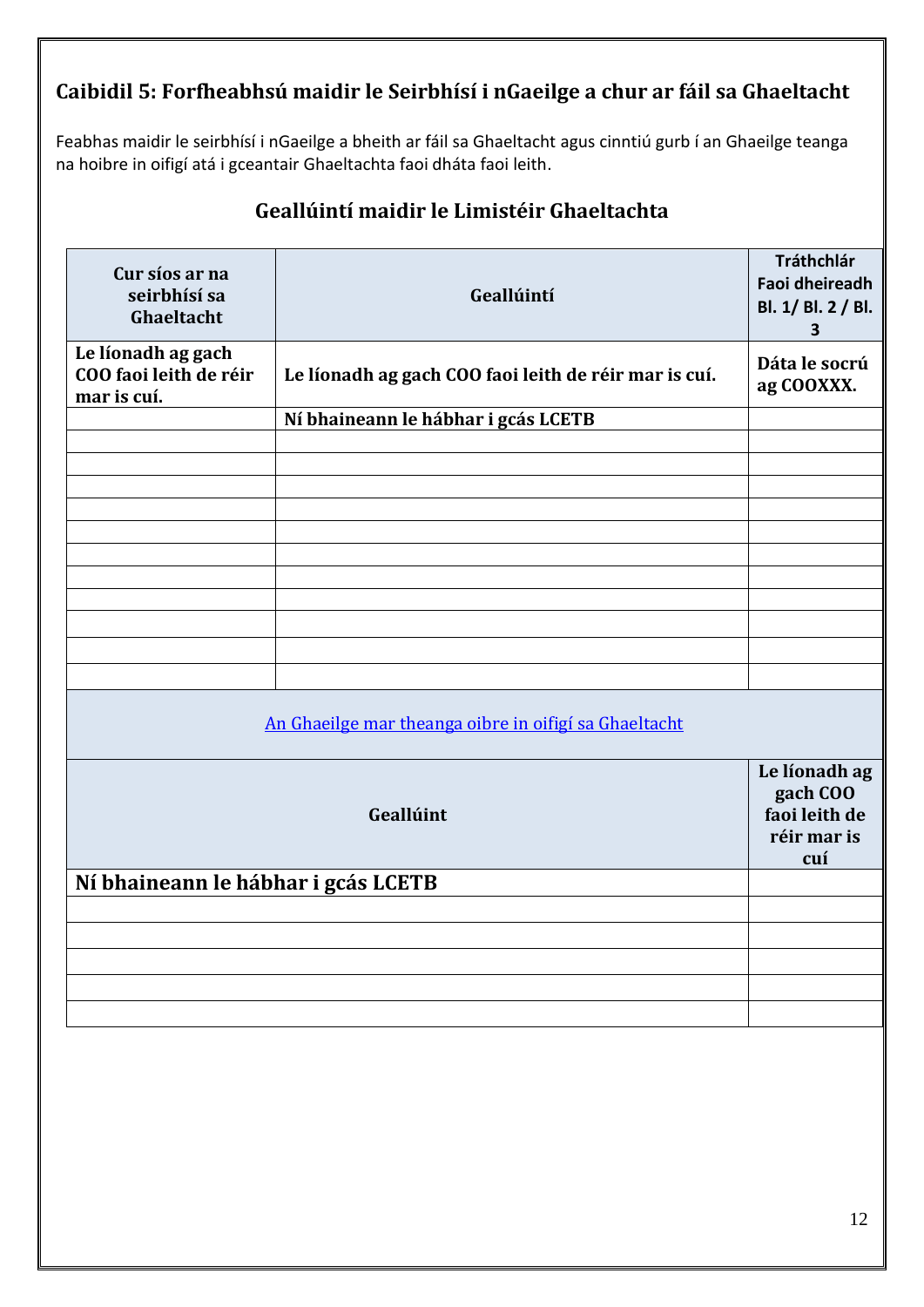## <span id="page-12-0"></span>**Caibidil 6: Feabhas ar an gCumas Teanga**

#### <span id="page-12-1"></span>**6.1 Earcaíocht**

Beidh baill foirne a earcú i ngach réimse d'obair BOO Luimnigh agus an Chláir, a bhfuil an leibhéal cuí cumais iontu maidir leis an nGaeilge, ar an bpríomhbhealach a dtabharfar an teacht is fearr is féidir ar sheirbhísí i nGaeilge i gcrích. Beidh aird ó thaobh polasaí earcaíochta an Bhoird, a thagann faoi réir an nós imeachta náisiúnta atá aontaithe maidir le cúrsaí earcaíochta, ar an ngá atá le feabhas céim i ndiaidh céime ar an acmhainn maidir le húsáid na Gaeilge.

Beidh pacáiste ionduchtúcháin á chur ar fáil do gach ball nua den fhoireann agus beidh cóip den scéim aontaithe ina chuid den phacáiste sin ionas go gcinntítear go mbíonn siad ar an eolas faoina bhfuil geallta ag an mBord faoin reachtaíocht.

#### <span id="page-12-2"></span>**6.2 Oiliúint agus Forbairt**

Tá BOO Luimnigh agus an Chláir dúthrachtach maidir le deiseanna a thabhairt don lucht foirne freastal ar chúrsaí oiliúna sa Ghaeilge atá creidiúnaithe go cuí ach teacht a bheith ar na hacmhainní chuige sin. Cuirtear gach duine den fhoireann ar an eolas faoi áiseanna/deiseanna chun feabhas a chur ar a gcumas maidir le húsáid na Gaeilge.

|                                                                  |            | Geallúint                                                                                                                                                                                                                                                                                                                                                                                                                                                                                                                                                                                                                                   | <b>Tráthchlár</b><br><b>Faoi dheireadh</b><br>Bl. 1/ Bl. 2 / Bl.<br>3 |
|------------------------------------------------------------------|------------|---------------------------------------------------------------------------------------------------------------------------------------------------------------------------------------------------------------------------------------------------------------------------------------------------------------------------------------------------------------------------------------------------------------------------------------------------------------------------------------------------------------------------------------------------------------------------------------------------------------------------------------------|-----------------------------------------------------------------------|
|                                                                  | Earcaíocht | Beidh cóip den scéim<br>chomhaontaithe ina chuid den<br>phacáiste ionduchtúcháin a<br>chuirtear ar fáil do gach ball<br>foirne nua.                                                                                                                                                                                                                                                                                                                                                                                                                                                                                                         | Ó thosach<br>feidhme na<br>Scéime                                     |
| <b>Feabhas ar</b><br>an<br><b>Acmhainn</b><br>Gaeilge a<br>Úsáid | Oiliúint   | Cuirfear deiseanna feabhas a chur<br>ar a gcumas maidir le húsáid na<br>Gaeilge ar fáil don lucht foirne.<br>Déanfar na socruithe cuí maidir le<br>hoiliúint sa Ghaeilge agus tástáil<br>inniúlachta agus creidiúnú a chur<br>ar fáil don fhoireann d'fhonn<br>cuidiú le daoine den lucht foirne<br>líofacht sa Ghaeilge a choinneáil<br>agus a fhorbairt, feabhas a chur<br>ar chumas an lucht foirne an<br>dualgas atá orthu maidir leis an<br>nGaeilge i mbun a gcuid oibre<br>dóibh a chomhlíonadh, agus córas<br>tástála maidir le hinniúlacht<br>chreidiúnaithe a chur ar fáil don<br>fhoireann.<br>Cuirfear an fhoireann ar an eolas | <b>Bliain 3</b>                                                       |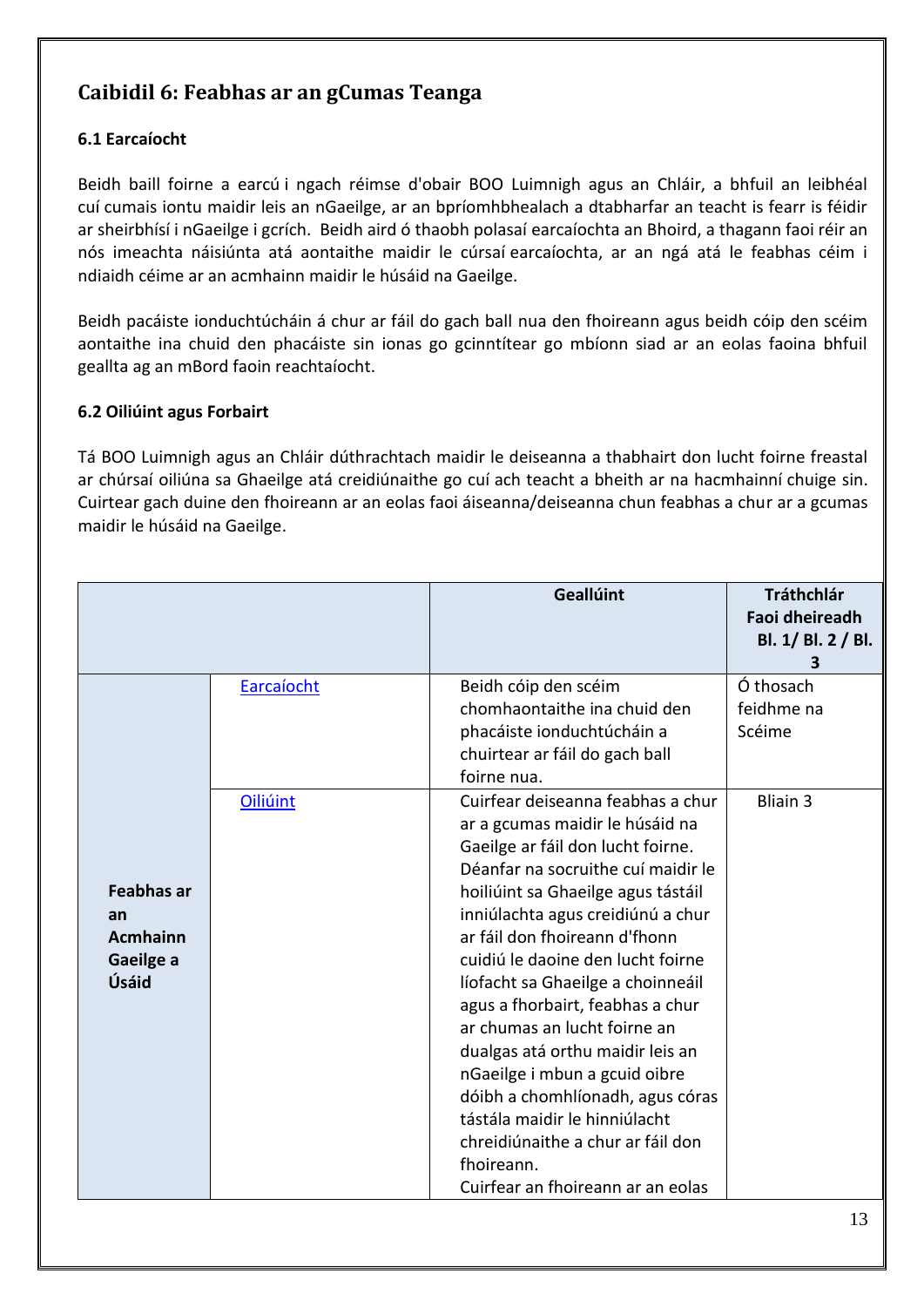|                          | faoi acmhainní teanga de leithéid       |                 |
|--------------------------|-----------------------------------------|-----------------|
|                          | www.tearma.ie, www.focloir.ie,          |                 |
|                          | www.teanglann.ie, agus                  |                 |
|                          | www.abair.ie, chomh maith le            |                 |
|                          | WinGléacht, an leagan                   |                 |
|                          | leictreonaice d'fhoclóir Gaeilge-       |                 |
|                          | Béarla Uí Dhónaill.                     |                 |
| Páirt a ghlacadh in      | Beidh an lucht foirne ar an eolas       | <b>Bliain 3</b> |
| imeachtaí chur chun cinn | faoin gcoincheap a bhaineann leis an    |                 |
| na teanga/Acmhainní a    | gcomhaontú maidir le                    |                 |
| chur ar fáil             | forbheartaíocht - a bheith              |                 |
|                          | forbheartach i ndáil le seirbhís i      |                 |
|                          | nGaeilge a thairiscint don phobal.      |                 |
|                          | Socrófar go mbíonn teacht ar eolas      |                 |
|                          | faoi acmhainní teanga. Tairgfear        |                 |
|                          | Forbairt Ghairmiúil Leanúnach (CPD)     |                 |
|                          | do bhaill fhoireann riaracháin LCETB    |                 |
|                          | agus feabhas ar an leibhéal             |                 |
|                          | inniúlachta maidir le húsáid na         |                 |
|                          | Gaeilge de chuspóir leis.               |                 |
|                          | Cinnteofar tríd an leabharlann          |                 |
|                          | inmheánach go mbíonn leabhair           |                 |
|                          | agus ábhar eile ar fáil mar acmhainn    |                 |
|                          | don fhoireann chun feabhas a chur       |                 |
|                          | ar an gcumas maidir le húsáid na        |                 |
|                          | Gaeilge.                                |                 |
| <b>Eile</b>              | Cuirfear póstaer maidir le cearta       | <b>Bliain 2</b> |
|                          | teanga (atá ar fáil ó Oifig an          |                 |
|                          | Choimisinéara Teanga) ar taispeáint     |                 |
|                          | go feiceálach i ngach oifig riaracháin, |                 |
|                          | i ngach scoil agus i ngach ionad        |                 |
|                          | aitheanta oideachais de chuid           |                 |
|                          | LCETB.                                  |                 |
|                          | D'fhonn an leibhéal inniúlachta         |                 |
|                          | maidir le húsáid na Gaeilge a mheas,    |                 |
|                          | déanfar suirbhé maidir le gach duine    |                 |
|                          | den fhoireann ionas go gcuireann        |                 |
|                          | siad in iúl, maidir lena gcumas féin,   |                 |
|                          | cibé an bhfuil siad Líofa nó An-        |                 |
|                          | mhaith nó Go maith nó Measartha         |                 |
|                          | nó Lag.                                 |                 |
|                          | Cuirfear ceist maidir le cumas an       |                 |
|                          | iarratasóra an Ghaeilge a úsáid ar      |                 |
|                          | fhoirmeacha iarratais do phoist         |                 |
|                          | fostaíochta le LCETB agus cuirfear ar   |                 |
|                          | a laghad aon cheist amháin i            |                 |
|                          |                                         |                 |
|                          | nGaeilge le linn agallamh do phost.     |                 |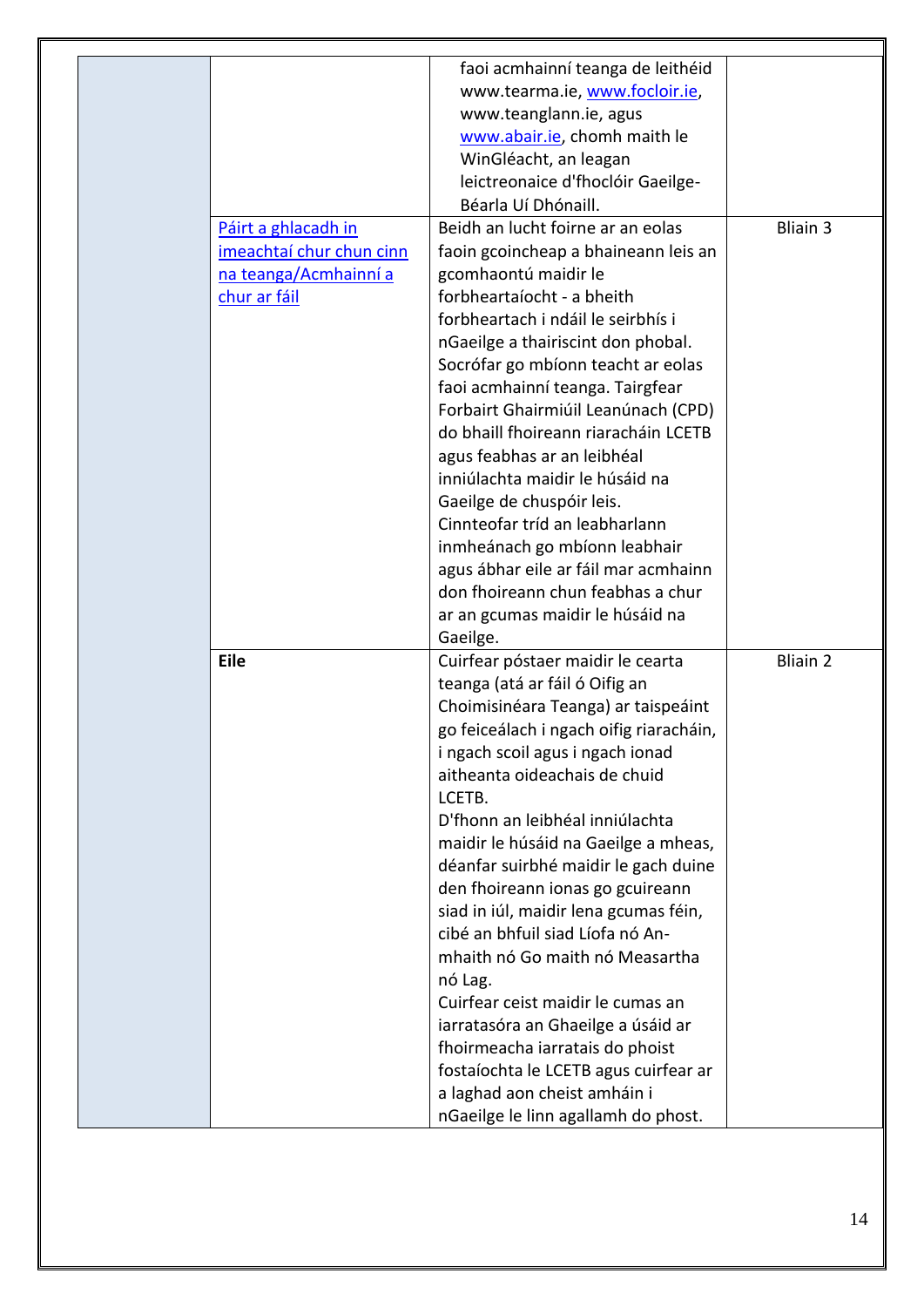#### <span id="page-14-0"></span>**6.3 Poist Ainmnithe Gaeilge**

Tá na poist thíos ainmnithe ar phoist a bhfuil cumas Gaeilge de riachtanas leo. Is é rún atá leis sin go mbeadh an caighdeán creidiúnaithe Gaeilge a shonraítear, ag teacht le freagrachtaí an phoist, ag an té a bheadh i ngach post acu. Le linn na poist seo a ainmniú, bhí aird faoi leith ar phoist i limistéir Ghaeltachta agus ar phoist i gceantair taobh amuigh den Ghaeltacht ar pobal Gaeltachta agus/nó pobal Gaeilge an chuid is mó de na custaiméirí ina leith.

| Teideal an<br><b>Phoist</b>                                                   | <b>lonad</b>                                    | An pobal<br>Gaeltachta/Gaeilge ar a<br>bhfuiltear ag freastal | Tuairisc ar an gcaighdeán<br>Gaeilge atá de dhíth<br>(bunleibhéal, meánleibhéal nó<br>ardleibhéal) |
|-------------------------------------------------------------------------------|-------------------------------------------------|---------------------------------------------------------------|----------------------------------------------------------------------------------------------------|
| Le líonadh ag<br>gach BOO faoi<br>leith de réir<br>mar is cuí.                |                                                 |                                                               |                                                                                                    |
| Príomhoide,<br>Leas-<br>Phríomhoide,<br>Múinteoirí<br>agus Rúnaí na<br>Scoile | Gaelcholáiste<br>Luimnigh                       | Gaelcholáiste                                                 | Ardleibhéal ab fhearr                                                                              |
| Príomhoide,<br>Rúnaí Scoile                                                   | Coláiste Pobail na<br>hInse                     | Aonad                                                         | Meánleibhéal nó Ardleibhéal                                                                        |
|                                                                               | Coláiste<br>Dheasmhumhan,<br>Caisleán Nua Thiar | Aonad                                                         | Meánleibhéal nó Ardleibhéal                                                                        |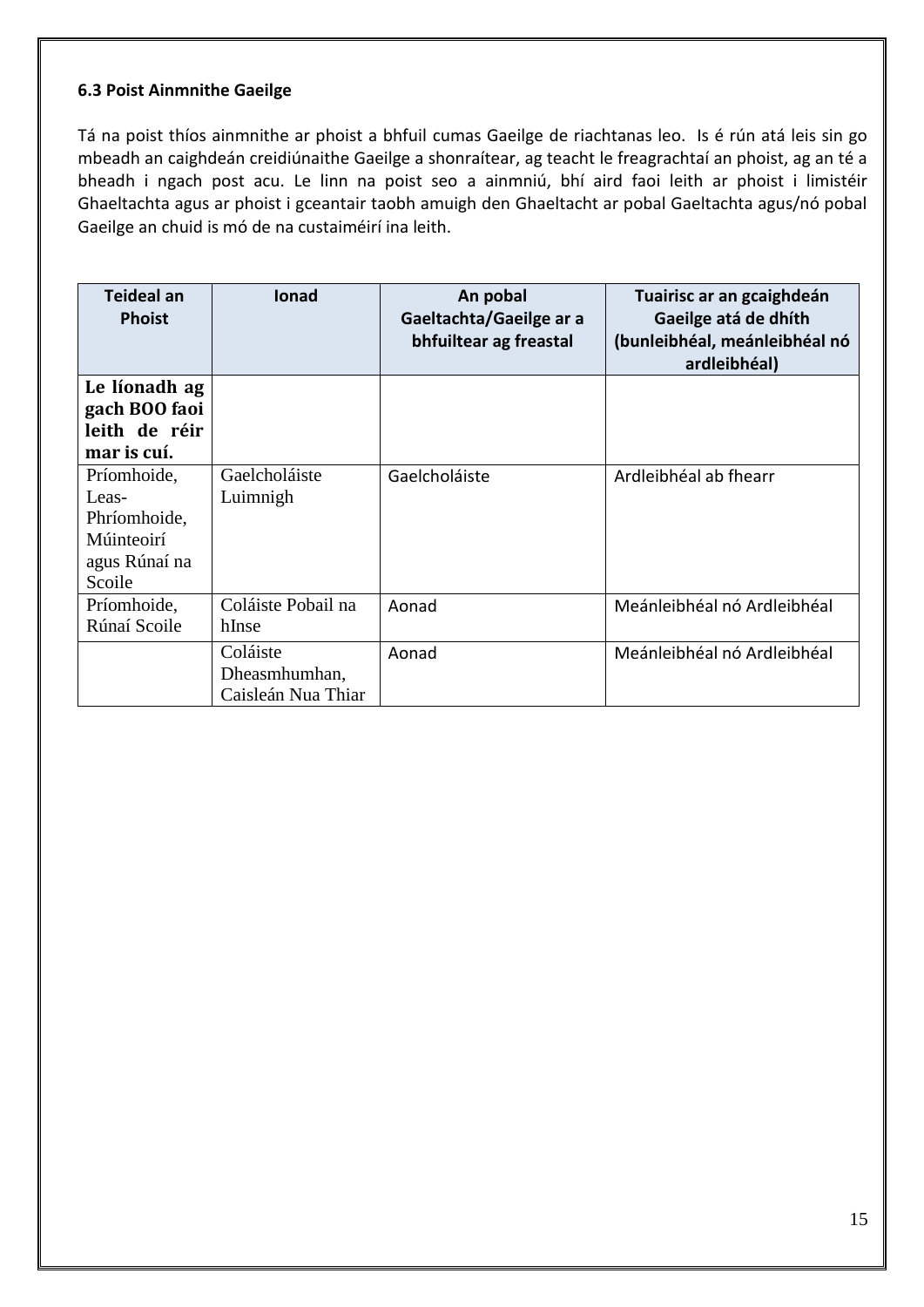## <span id="page-15-0"></span>**Caibidil 7: Monatóireacht agus Athbhreithniú**

Déanfaidh **an Príomhfheidhmeannach agus na Bainisteoirí Sinsearacha i gcomhar le Roinn na nGnóthaí Corparáide** monatóireacht agus athbhreithniú go rialta ar fhorfheidhmiú na scéime. Is é John O'Connor, an Roinn Gnóthaí Corparáide, an ball foirne atá ceaptha i ndáil le caidreamh agus comhfhreagras faoin séim seo.

Beidh córas foirmeálta monatóireachta ar fáil maidir le hiarratais ar sheirbhísí i nGaeilge agus tabharfar tuairisc ina leith sin sa Tuarascáil Bhliantúil.